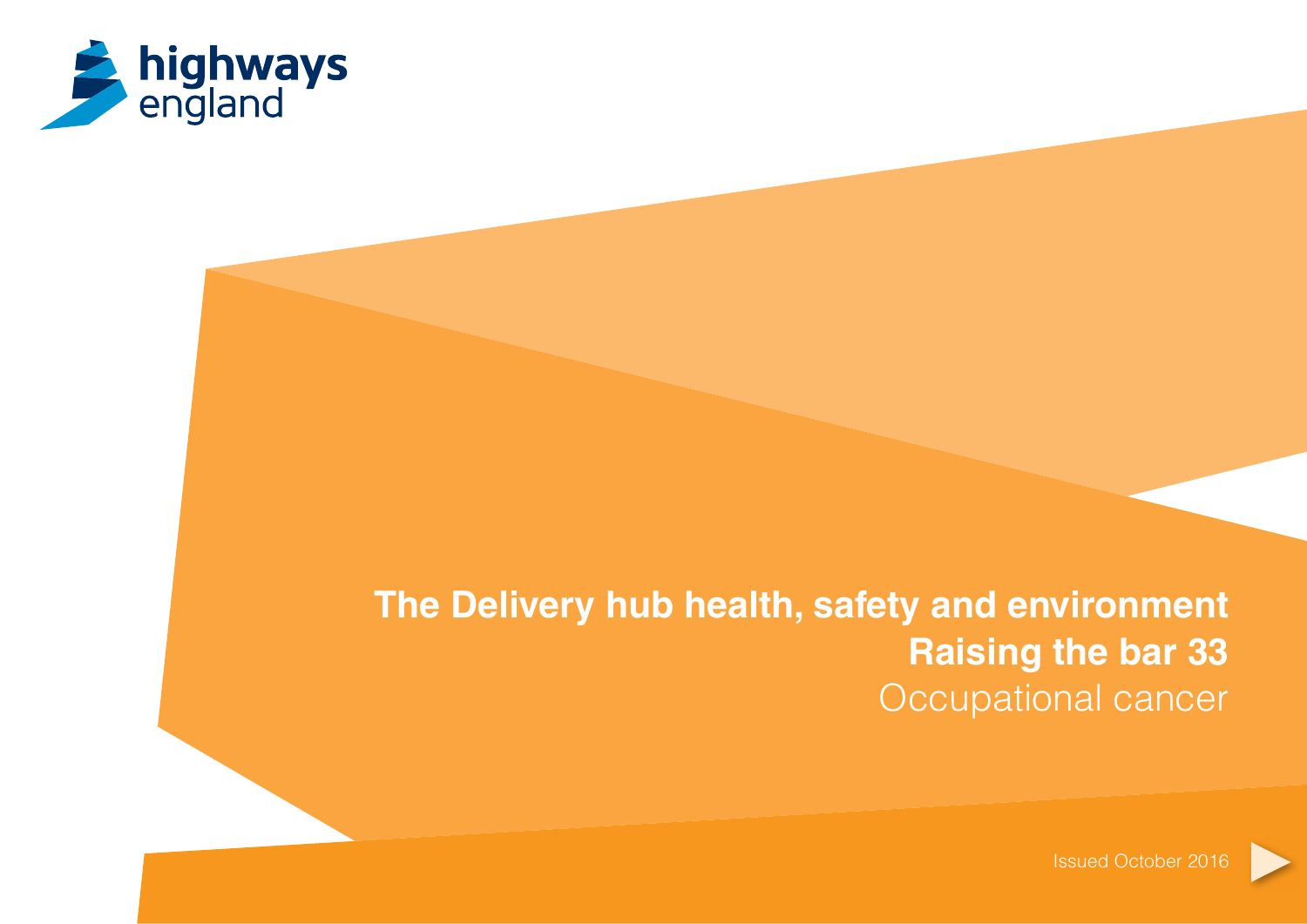# **Contents**

| <b>Objective</b>              | 3 |
|-------------------------------|---|
| <b>Background</b>             | 3 |
| <b>Definitions</b>            | 4 |
| <b>Topics</b>                 | 4 |
| Dust                          | 4 |
| <b>Shiftwork</b>              | 4 |
| Diesel fumes                  | 4 |
| <b>Asbestos</b>               | 5 |
| Solar radiation               | 6 |
| Smoking                       | 7 |
| <b>Radon</b>                  | 8 |
| <b>Welding fumes</b>          | 9 |
| <b>Additional information</b> |   |



**Email: SmartMotorways@highwaysengland.co.uk**

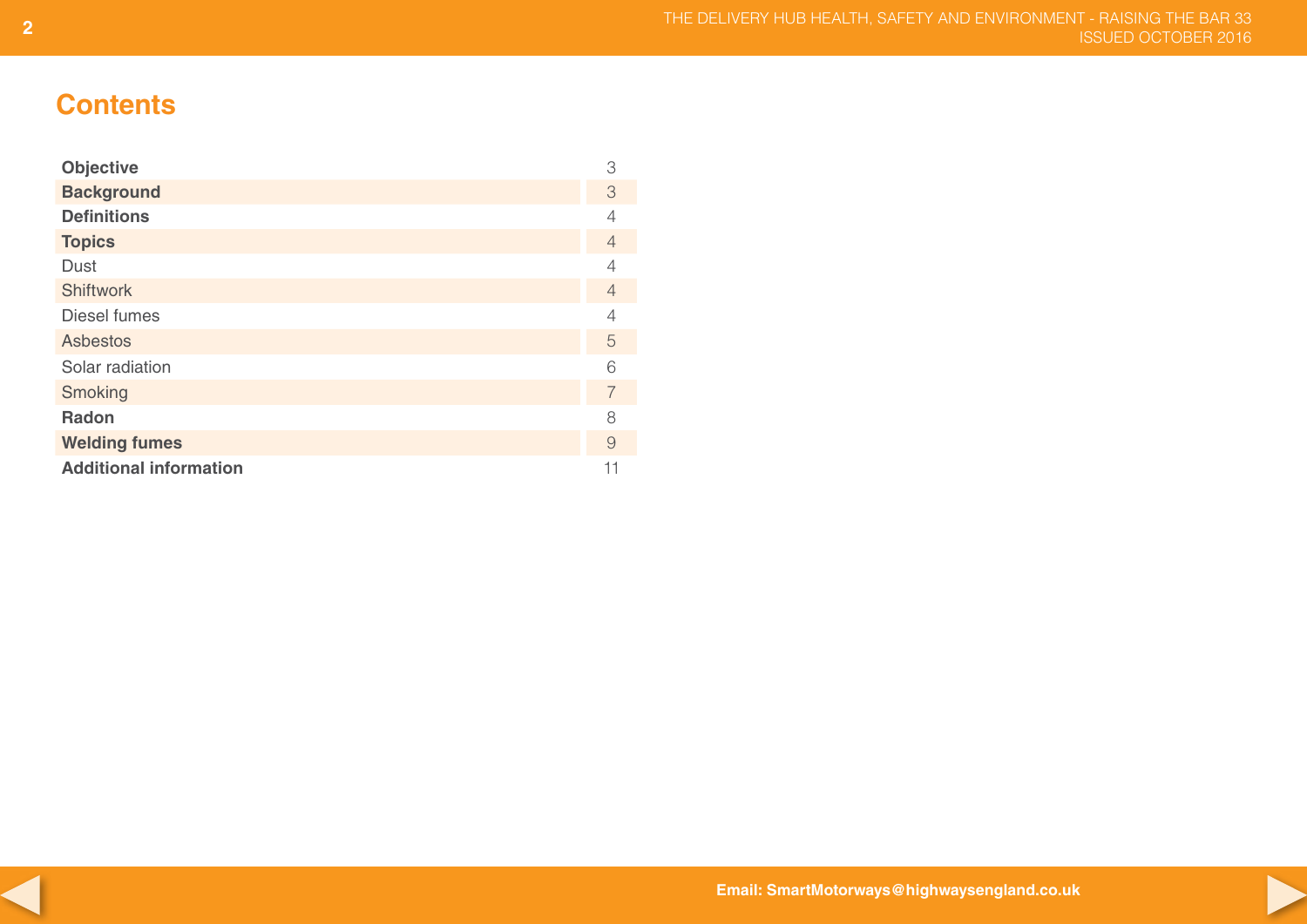# **Objective**

The purpose of this guidance is to set minimum and desirable requirements to help delivery partners and contractors prevent ill health from occupational cancer.

# **Background**

The institute of occupational safety and health report that cancer caused by work claims 666,000 lives a year worldwide, this equates to one death every 47 seconds.

Cancer can be caused by a variety of harmful substances, some are widely publicised, for example asbestos, whilst others may be less obvious – stone dust, coal tar, pitches, diesel fumes, solar radiation, metalworking fluids, mineral oils, pesticides, varnishes, paint spraying or some forms of MDF. Recent research shows that even particular circumstances at work can cause cancer – for example, several studies suggest a link between breast cancer and women who do certain types of shiftwork for many years. The following table provides examples of some occupational cancers and UK deaths in 2005

| <b>Occupational Carcinogen</b> | UK deaths in 2005 |
|--------------------------------|-------------------|
| Asbestos                       | 3909              |
| Respirable Crystalline Silica  | 789               |
| Diesel Exhaust                 | 652               |
| Certain types of shiftwork     | 552               |
| <b>Mineral Oils</b>            | 563               |
| <b>Workplace Tobacco Smoke</b> | 249               |
| Radon                          | 184               |
| <b>Welding Fumes</b>           | 152               |

The World Health Organisation classifies the cancer-causing potential of various substances into four groups, depending on the evidence available in both humans and other animals:

- $\Box$  Group 1 is used when a substance causes cancer in humans
- Group 2A is used when a substance 'probably' causes cancer in humans
- Group 2B is used when a substance 'possibly' causes cancer in humans
- Group 3 is used when a substance is not classifiable in terms of its cancer-causing properties in humans because the evidence is inadequate
- Group 4 is used when a substance is 'probably not' a cause of cancer in humans.

It is important to recognise that the above groups do not factor in exposure levels and exposure is correlated to the likelihood of harm. In 2012 diesel fumes were moved from group 2A to group 1, this prompted alarmist headlines in some newspapers, but it should be recognised that other group 1 substances include sunlight, tobacco smoke and Chinese salted fish, it is excessive exposure that will lead to ill health.

Activity risk assessments must identify the need for health surveillance for at risk groups in order to check that control measures are sufficient. If health surveillance shows deterioration in health, then an immediate review of the controls will be required

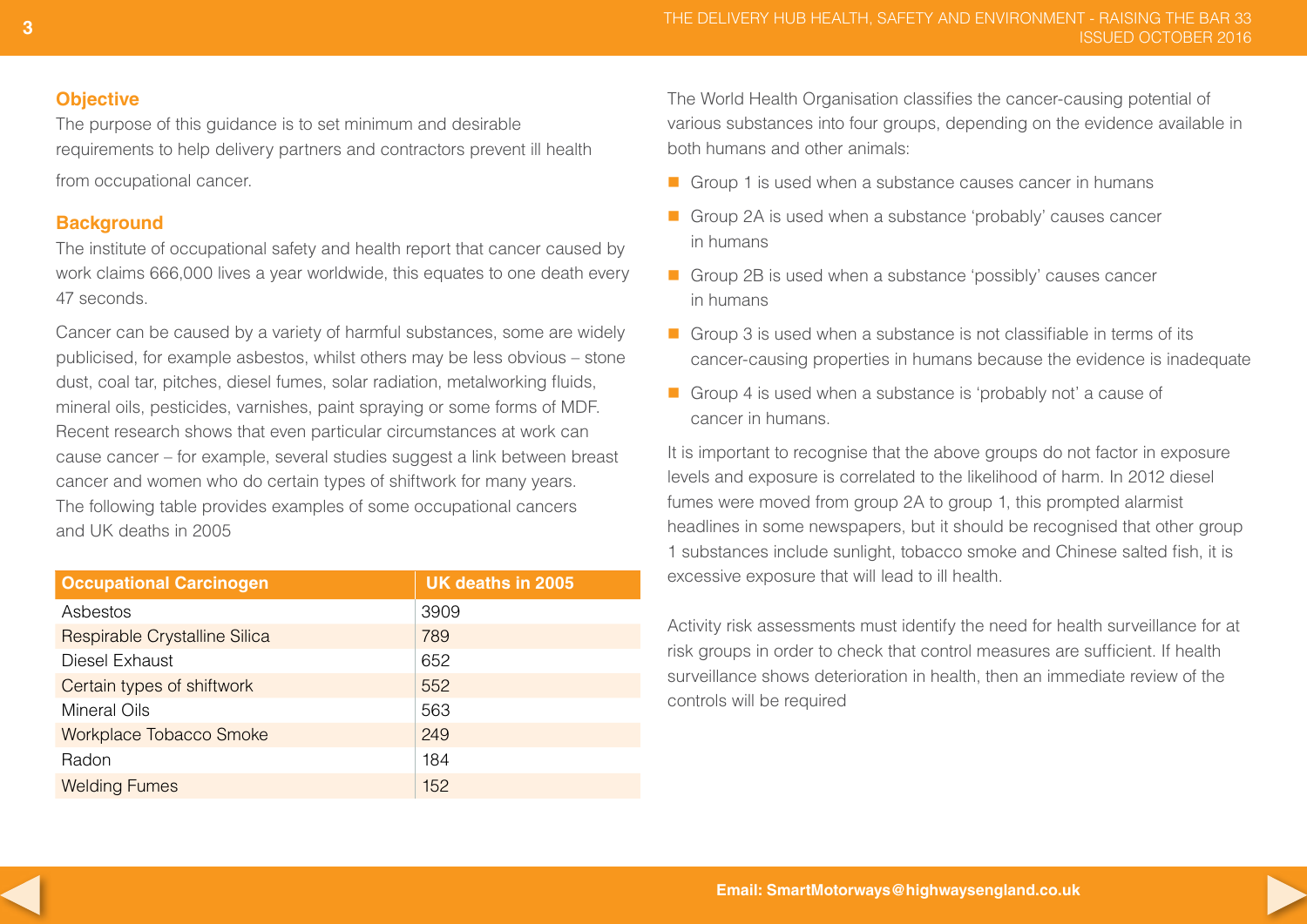# **Definitions**

**Occupational cancer:** The term 'occupational cancer' is used to describe all cancers contracted following exposure to a cancer-causing agent (carcinogen) at work.

# **Topics:**

# **1. Dust**

Dust is addressed in Raising the Bar 18 which provides further detail on silica dust, non-silica dust and wood dust.

# **2. Shiftwork/fatigue**

Refer to interim advice note 189/190 for guidance on managing fatigue.

# **3. Diesel fumes**

Diesel engine exhaust emissions are a mixture of gases, vapours, liquid aerosols and substances made up of particles. They contain the products of combustion including: carbon (soot); nitrogen; water; carbon monoxide; aldehydes; oxides of nitrogen; oxides of sulphur and polycyclic aromatic hydrocarbons.

The carbon particle or soot content varies from 60% to 80% depending on the fuel used and the type of engine. Most of the contaminants are adsorbed onto the soot. Petrol engines produce more carbon monoxide but much less soot than diesel engines.

You may be exposed to diesel fumes if you work where diesel operated heavy vehicles are being used, or where motor vehicles are generating diesel fumes such as when coming into and out of car parks or when passing toll booths.

You may also be exposed to diesel fumes if you are working in tunnels or on construction sites where diesel operated stationary power sources are being used.

The International Agency for Research on Cancer, part of WHO, compared the risks from diesel fumes to those from passive smoking, and estimated that people regularly exposed to diesel fumes at work are about 40 per cent more likely to develop lung cancer.

In June 2012 the International Agency for Research on Cancer (IARC), which is part of the World Health Organisation (WHO) classified diesel engine exhaust as carcinogenic to humans (Group 1) based on sufficient evidence that exposure is associated with an increased risk for lung cancer. Exposure to DEEEs is also associated with irritation of the eyes and the respiratory tract. Prolonged exposure, in particular to any blue or black smoke, could lead to coughing, increased sputum production and breathlessness.

No workplace exposure Limit (WEL) has been set for DEEEs as a whole because there is insufficient data to establish a clear, reliable threshold for all potential health effects. Exposure to CO2, CO and elemental carbon are all recognised markers of DEEE and a comparisons to these WELs / recognised limits can been made.

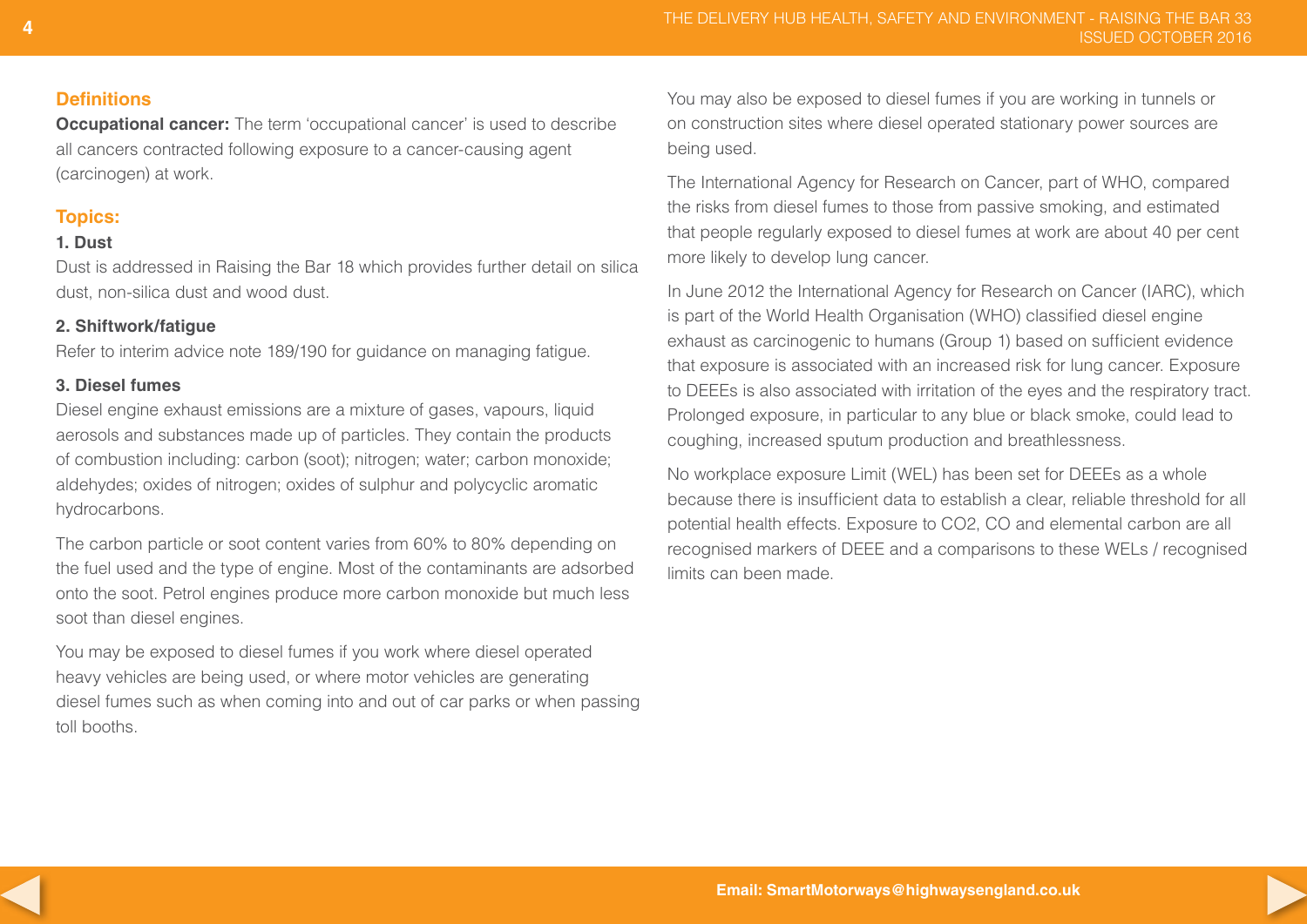#### Minimum requirements

Between tasks, e.g. waiting for materials, operators often rest in vehicles and welfare units. In higher emission areas e.g. peak times between 07:00- 08:00 and again between 16:00-17:00 and where vehicles have been fitted with cabs, the doors and windows should remain shut and the air handling system used to ventilate and control the temperature. Vehicle cab filtration systems, providing they are properly maintained and fitted with suitable particulate filters, have been proven to adequately protect the operator.

Where 'air quality barriers' / noise barriers are installed, consider locating welfare and rest areas behind these structures as some reports show up to 34% reductions in pm10 levels 10 metres behind the barrier (effectiveness can drop over these distances).

For civils plant, use lower emission or more fuel-efficient engines where possible, e.g. higher engine injection pressures to reduce particulates, fitting exhaust gas recirculation systems to reduce gaseous oxide emissions, the use of cleaner fuels such as low sulphur diesel fuels is also recommended.

Vehicles should not be left running / idle when not in use – this should be enforced through toolbox talks and supervisor observations.

#### **4. Asbestos**

Asbestos can be found in any building built before the year 2000 (houses, factories, offices, schools, hospitals etc). Asbestos can also be found in many places including drainage ducts, bridge bearings and buried in the ground.

#### Minimum requirements

Duty holders must take reasonable steps to:

- $\blacksquare$  Find out if there are materials containing asbestos in non-domestic premises, and if so, its amount, where it is and what condition it is in.
- $\blacksquare$  Presume materials contain asbestos unless there is strong evidence that they do not, make and keep up-to-date a record of the location and condition of the asbestos- containing materials - or materials which are presumed to contain asbestos.
- $\blacksquare$  Assess the risk of anyone being exposed to fibres from the materials identified
- $\blacksquare$  Prepare a plan that sets out in detail how the risks from these materials will be managed
- Take the necessary steps to put the plan into action periodically review and monitor the plan and the arrangements to act on it so that the plan remains relevant and up-to-date provide information on the location and condition of the materials to anyone who is liable to work on or disturb them.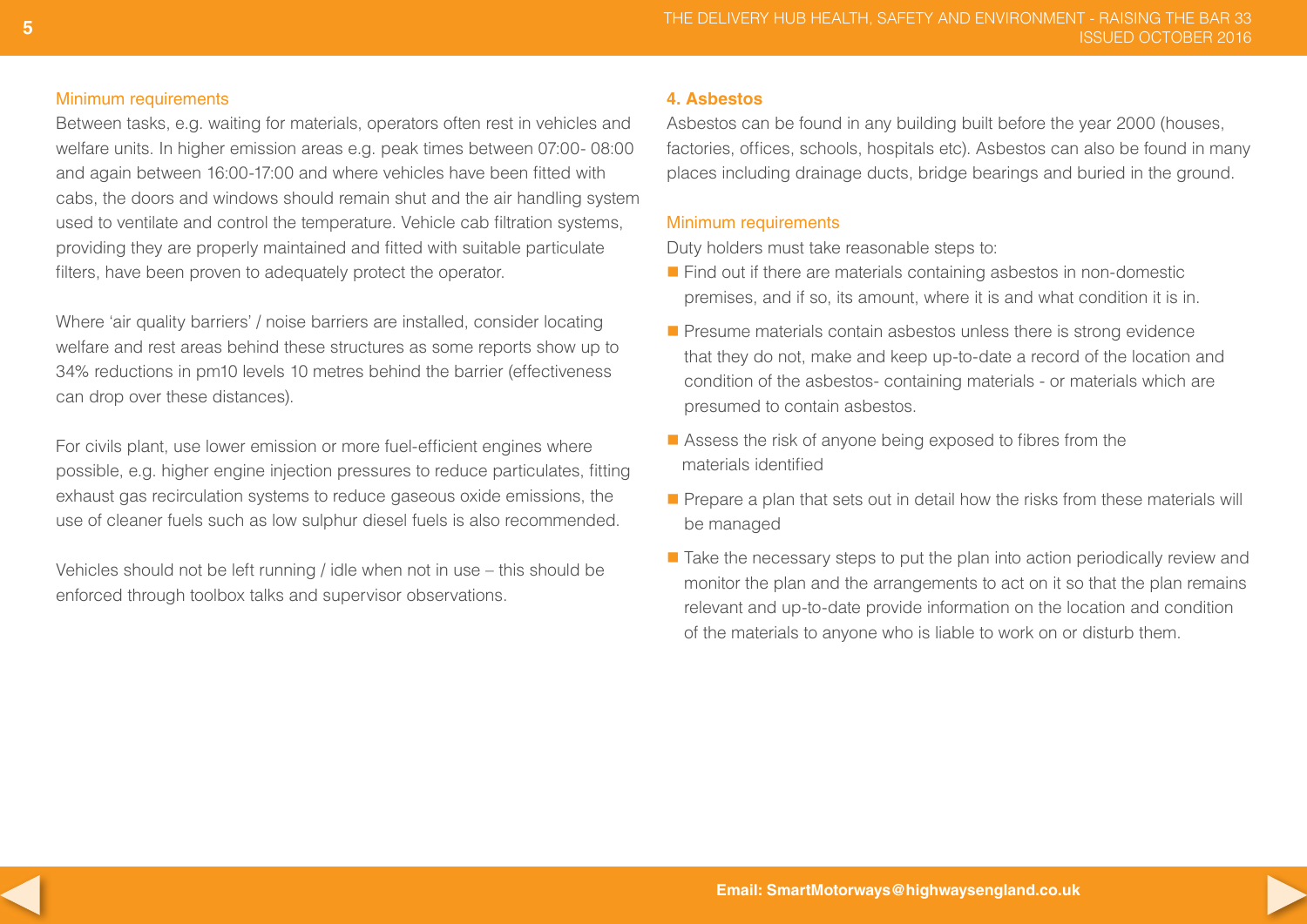Close liaison is required between parties, for example between a major project with a maintenance area to ensure that asbestos plans are shared before works commence, updated to reflect any changes resulting from the works and returned to the maintainer at the end of the major project.

Depots should ensure that asbestos management plans are kept up to date and asbestos containing material should be labelled to prevent accidental damage that may release fibres.

#### **5. Solar radiation**

#### Minimum requirements

Minimum PPE requirements for Highways contracts mean that long sleeves and trousers should always be considered as a minimum requirement. During hot weather regular breaks, adequate drinking water and salt intake must also be available and undertaken as appropriate.

When working during the summer months, employers are to provide sunscreen for use by their employees of at least factor 15 protection. Sunscreen should be reapplied regularly in accordance with the manufacturer's instructions.

Sun-screen is not a substitute for the covering of the body by work-clothes to the company standard, it offers additional protection.

#### **Desirable**

Sites should also consider:

- **n** Providing central sun-screen stations where employees can obtain the cream.
- $\blacksquare$  Holding tool box talks on the use of the cream, its limitations and simple tests to be carried out by the individual to ensure that no allergic reaction will take place, such as a small application to the back of the hand, for example.
- Utilising skin cancer discs (right) or similar images to promote awareness of different types of skin lesions.



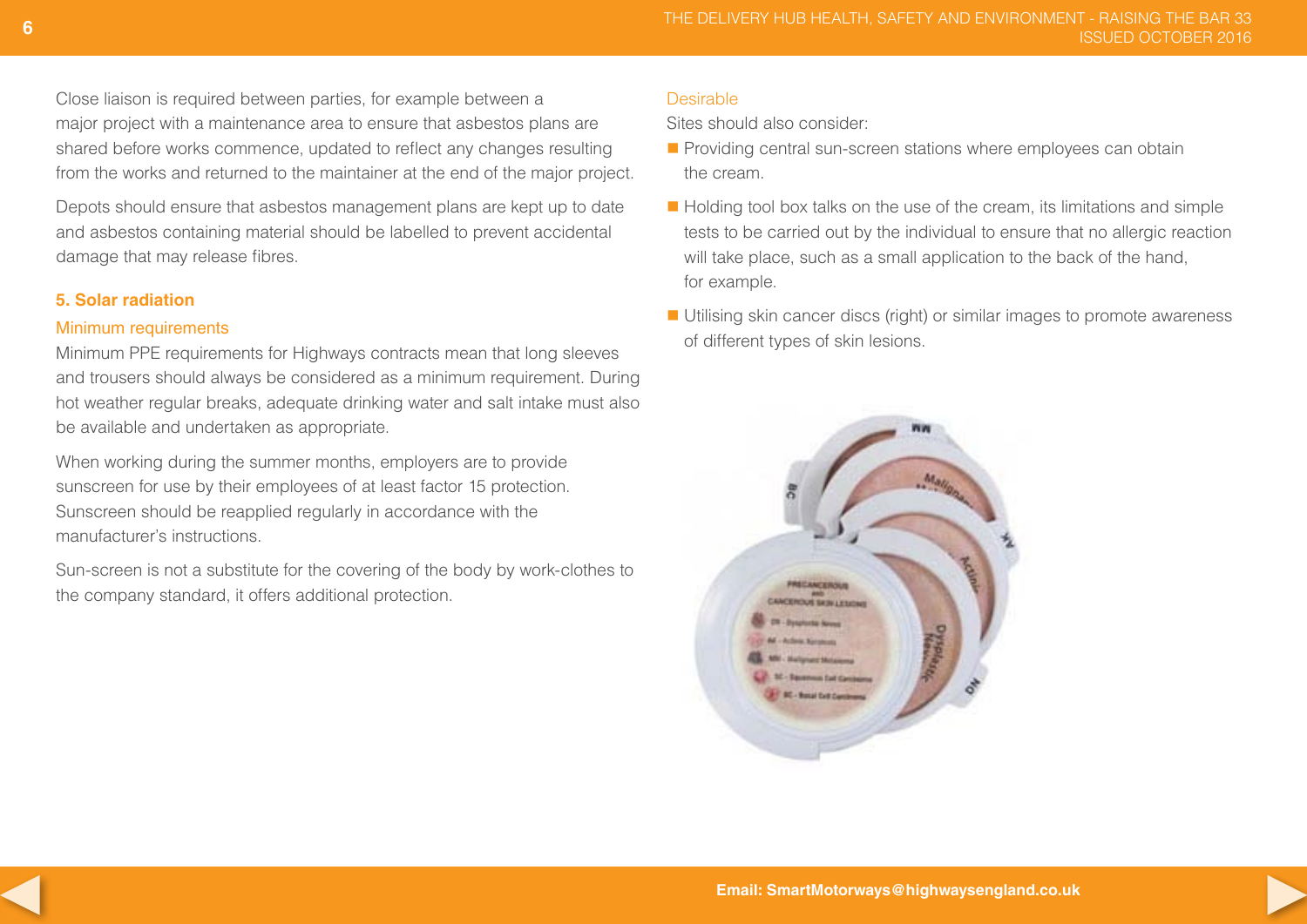#### **6. Smoking**

Smoking is not permitted in any Highways England building or shared vehicle. This includes temporary buildings and welfare facilities. Since October 2015 it has been illegal for retailers to sell e-cigarettes or e-liquids to someone under 18 and for adults to try to buy tobacco products or e-cigarettes for someone under 18.

#### Minimum requirements

- 1. Display 'no smoking' signs in all workplaces and vehicles.
- 2. Make sure people don't smoke in enclosed work premises or shared work vehicles that more than one person uses e.g.
- **n** Buses
- $\blacksquare$  Vans or goods vehicles used by more than one driver
- $\blacksquare$  Company cars used by more than one employee

# This includes e-cigarettes.

Legally a worker can smoke in a company car provided for their sole use if their employer agrees, however this should be discouraged as this could be a distraction from driving.

It should be noted that it is illegal to smoke in a vehicle containing anyone under the age of 18 at any time (in or out of work).

3. Designated smoking areas must be equipped with a suitable receptacle for cigarette butts in order to reduce the fire risk and maintain a tidy workplace.

4. Designated smoking areas must be shown on the fire plan and be located

away from sensitive receptors (e.g. fuel storage, COSHH storage, workplace doors/windows).

#### Desirable requirements

- 1. In order to encourage people to stop smoking, separate smoking shelters should be provided for users of e-cigarettes to those smoking tobacco.
- 2. Smoking shelters should be screened from view of the travelling public (but not be enclosed) as the image of road workers smoking does not enhance the road user experience or the image of Highways England.
- 3. Employers should offer advice to the employees on where to seek advice to aid giving up smoking.

# What's in a cigarette?



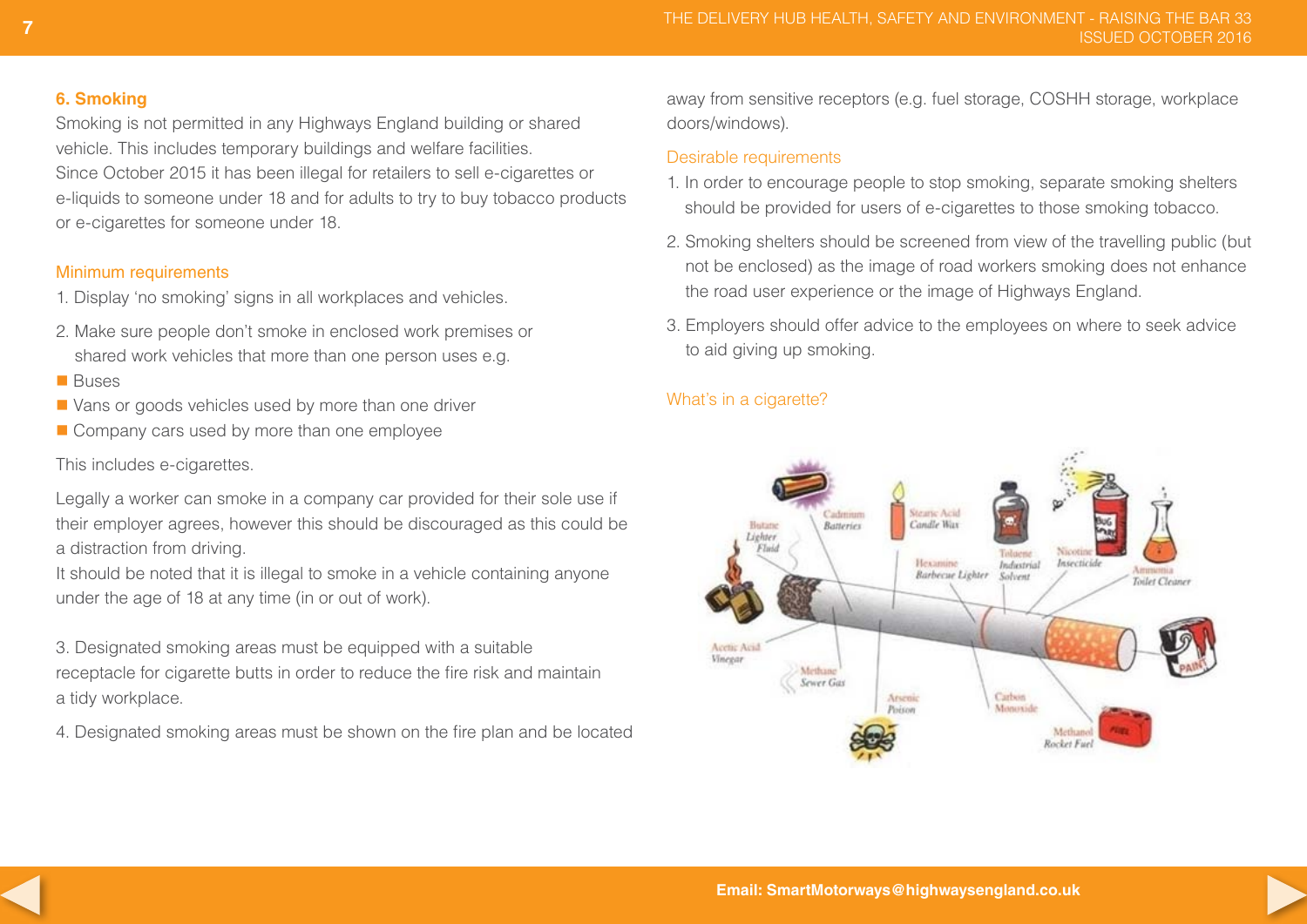#### **7. Radon**

Radon is a naturally occurring radioactive gas (Radon 222), which emits ionising radiation. You cannot see, hear, feel or taste it.

It comes from the minute amounts of uranium that occur naturally in all rocks and soils. The gas disperses outdoors so levels are generally very low. However it can build up to significant concentrations in closed structures with low air changes or in below ground enclosures.

Radon is present in all parts of the UK. However, some areas, known as Radon Affected Areas may have significantly higher levels due to specific geological conditions i.e. granite areas. Some of the highest radon levels have been found in the southwest, but levels well above average have been found in some other parts of the UK. Radon affected areas are defined as those with greater than 1% of homes above the domestic Action Level of 200 Becquerel's per cubic metre.

Prolonged exposure to particularly high levels of radon may increase the risk of developing lung cancer.

Public Health England (PHE) provides information on radiation protection and advisory services for the UK. It provides radon measurement services for government departments, local councils, other organisations, and private householders. Most homes in the UK have fairly low radon levels, with an average of about 20 Becquerel's per cubic metre. Where domestic buildings are being constructed, PHE has advised that indoor radon levels above the Action Level of 200 Becquerel's per cubic metre should be reduced.

The Ionising Radiation Regulation 1999 (IRR99) application threshold is 400 Bq/m-3 averaged over any 24 hour period and applies to exposures at work and in workplaces.

#### Minimum Requirements

If work is to be undertaken underground or involves deep excavations, the risks from radon gas exposure must be assessed. A map of radon hotspots can be viewed at http://www.ukradon.org/.

If new buildings or structures are to be located within such hotspots an estimate of the levels of radon concentration must be made, prior to construction. Where levels are higher than the action level of 200 Becquerel's per cubic metre, then a suitable system for removal of the gas (e.g. extracted sump or similar) must be installed at ground level and within basements. (Full details of the requirements are available on the Public Health England website and in the BRE's report BR 211 (radon. guidance on protective measures for new buildings.)

Where there is a potential for members of the workforce to be exposed to significant levels of radon, i.e. above the IRR99 action level of 400 Bqm-3 averaged over any 24 hour period, then the requirements of the IRR99 will need to be satisfied to help ensure the health and safety of workers and an RPA should be consulted.

Where possible radon levels will be reduced below the IRR99 threshold by the installation of suitable mitigation e.g. improving ventilation and venting of work areas. Where mitigation cannot be relied upon to reduce levels, doses to employees may have to be managed by limiting the duration of any exposure; this will involve ongoing monitoring of radon levels and exposure times.

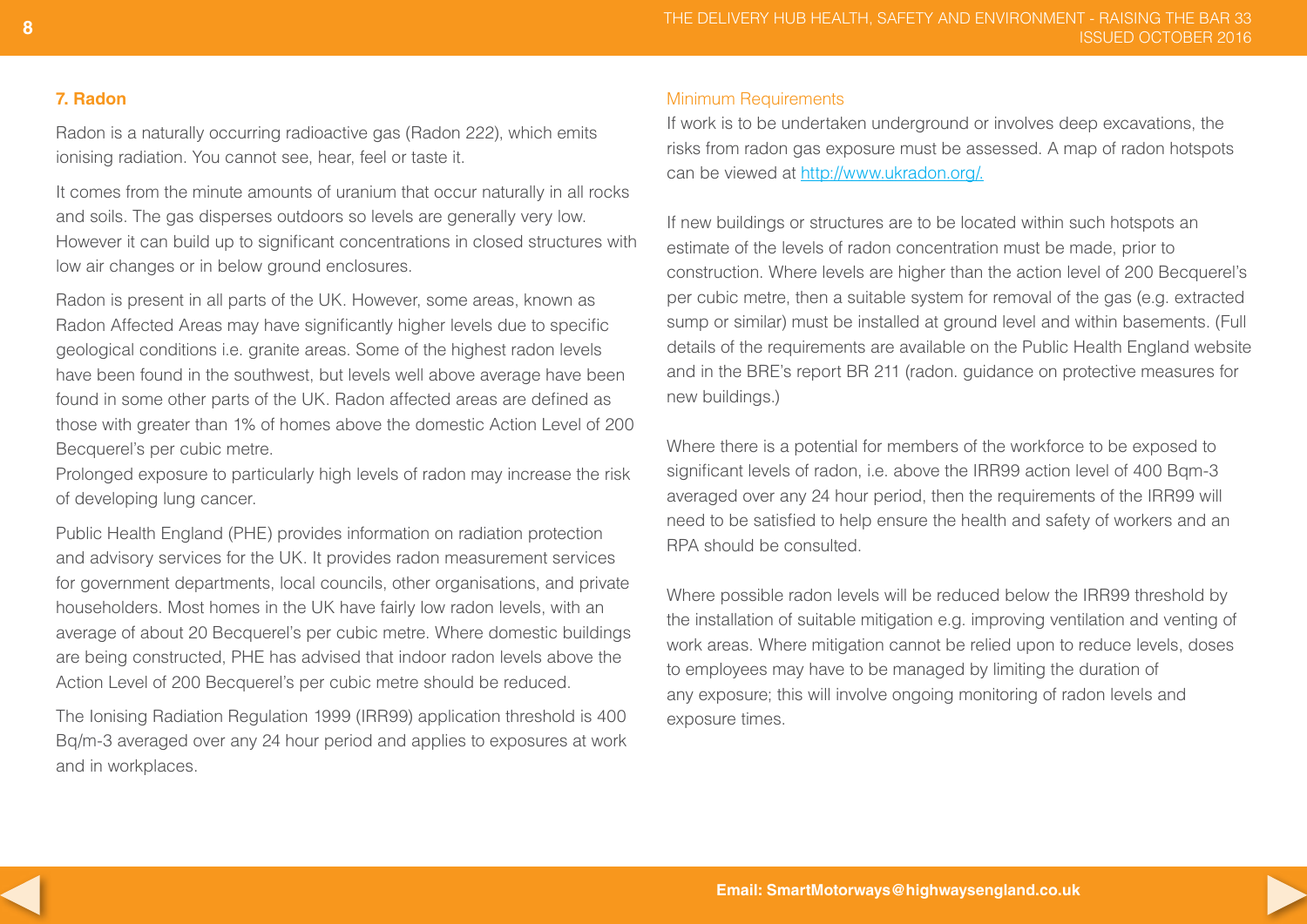#### **8. Welding Fumes**

The fume given off by welding and hot cutting processes is a varying mixture of airborne gases and very fine particles which if inhaled can cause ill health.

HSE estimate that breathing metal fume at work leads to 40-50 welders each year being hospitalised. Pneumonia kills about 2 welders each year.

Gases that may be present in welding and cutting fume are:

- $\blacksquare$  nitrous oxide (NOx),
- $\blacksquare$  carbon dioxide (CO2),
- $\blacksquare$  carbon monoxide (CO)
- shielding gas (eg Argon, helium) and
- $\blacksquare$  ozone (O3)

The visible part of the fume cloud is mainly particles of metal, metal oxide and flux (if used)

The exact level of risk from the fume will depend on 3 factors:

- 1. How toxic the fume is
- 2. How concentrated the fume is
- 3. How long you are breathing the fume

For arc welding, the visible fume comes mostly from the filler wire when it's exposed to the electric arc. The amount of hazardous substances in the filler wire should be included in the product information that is printed on the original packaging. Many of the common metals used in filler wires are harmful and several have Workplace Exposure Limits (WEL).

Cadmium and beryllium are rarely found, but are particularly toxic. Chromium, nickel, vanadium, manganese and iron all have WEL's. See [Table 1 of EH40](http://www.hse.gov.uk/pubns/books/eh40.htm) for a complete list. Generally the smaller the number for the WEL the more toxic the substance is. The toxic constituents of fume can be affected by the choice of welding process.

#### Minimum requirements

Conduct a risk assessment to identify how fumes can be minimised, consider the following:

- $\blacksquare$  can the job be designed so there is less hot work (welding, gouging, manual flame/plasma cutting)?
- $\blacksquare$  can the manufacturing sequence or techniques be modified so there is less hot work?
- $\blacksquare$  can you use a welding technique that makes fewer fumes?
- $\blacksquare$  reduce the time the welder is forced to breathe the fume arising directly from the torch
- n how can fumes be extracted from the work front?
- $\blacksquare$  what personal protective equipment is required and how to we ensure that it is correctly used?
- $\blacksquare$  what health surveillance is required?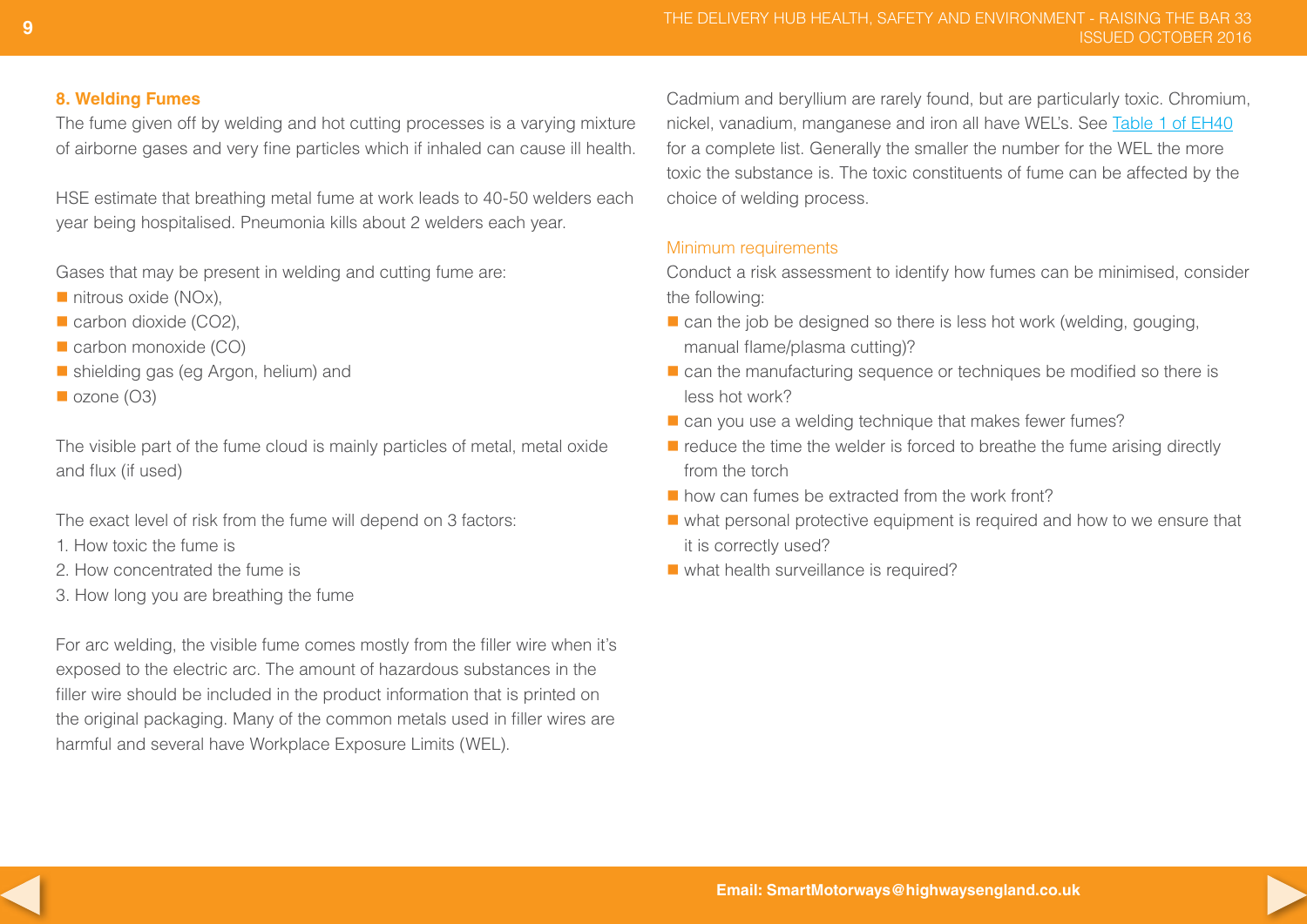Local, exhaust ventilation and/or an air fed welding mask should be in place for all welding activities.

**Types of welding and quantity of fume.**



Further information is available at:

<http://www.hse.gov.uk/welding/fume-welding.htm>



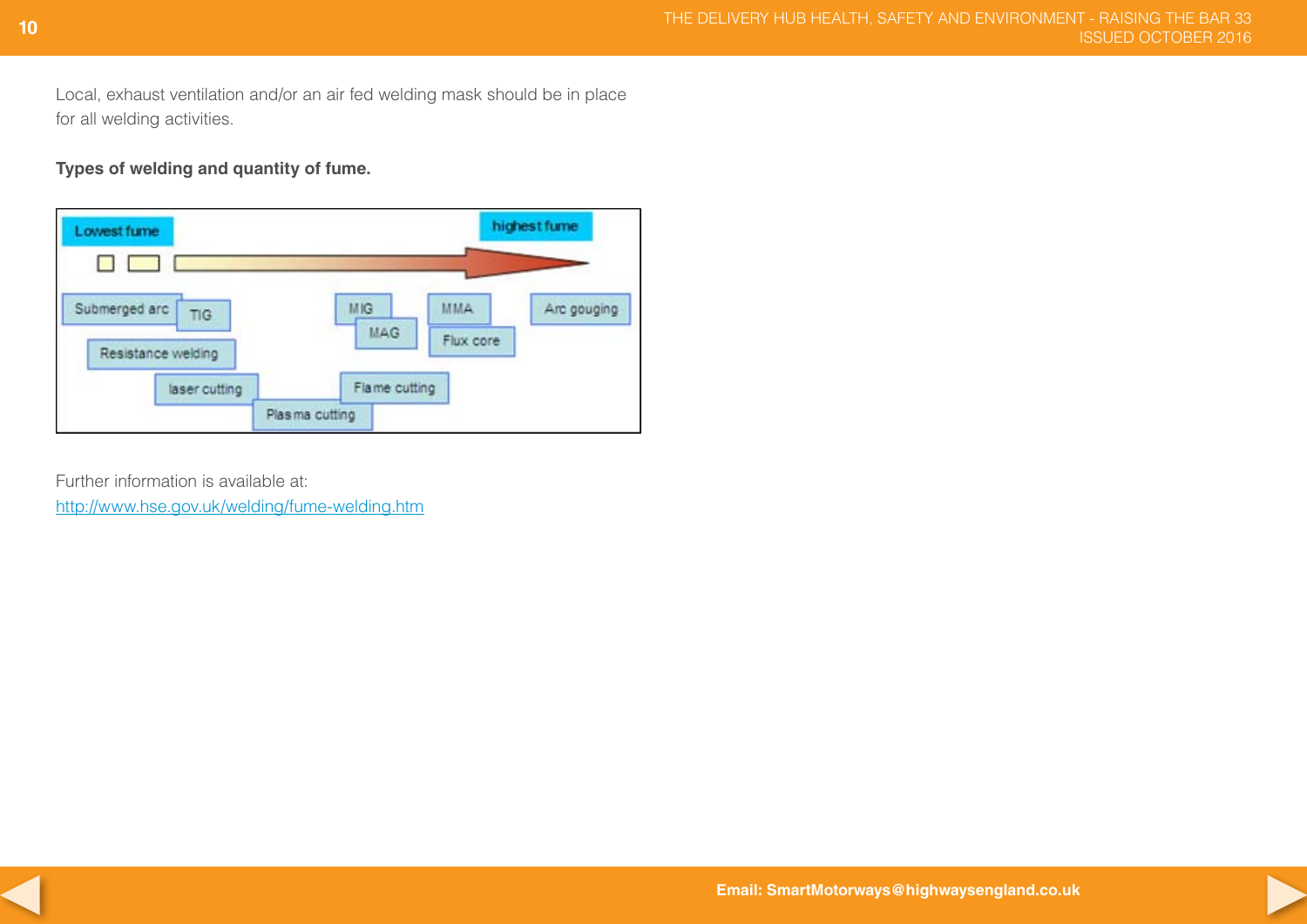#### **Additional information**

1. Diesel engine emissions

<http://www.hse.gov.uk/pubns/indg286.pdf>

2. An occupational air monitoring survey for manchester smart motorways. Rhys sherman, consultant – alcumus sypol ltd

3. No time to lose campaign <http://www.notimetolose.org.uk/>

4. Exhaust fumes as carcinogen [http://www.nhs.uk/news/2012/06june/Pages/](http://www.nhs.uk/news/2012/06june/Pages/who-classes-diesel-vehicle-exhaust-fumes-as-carcinogen.aspx) [who-classes-diesel-vehicle-exhaust-fumes-as-carcinogen.aspx](http://www.nhs.uk/news/2012/06june/Pages/who-classes-diesel-vehicle-exhaust-fumes-as-carcinogen.aspx)

5. Smoking at work [https://www.gov.uk/smoking-](https://www.gov.uk/smoking)at-work-the-law

6. Smoking in cars

[https://www.gov.uk/government/news/smoking-in-cars-with-children-banned](https://www.gov.uk/government/news/smoking-in-cars-with-children-banned-from-today)from-today

7. Radon hotspots [http://www.ukradon.org/](http://www.ukradon.org). 8. HSE guidance on welding <http://www.hse.gov.uk/welding/fume-welding.htm> 9. HSE 'health in paving, road & highways supply chain' project [http://](http://webcommunities.hse.gov.uk/connect.ti/kerbcutting.community/groupHome) [webcommunities.hse.gov.uk/connect.ti/kerbcutting.community/groupHome](http://webcommunities.hse.gov.uk/connect.ti/kerbcutting.community/groupHome)

HSE risk matrix hazard & exposure identifier table [http://www.highwayssafetyhub.com/uploads/5/1/2/9/51294565/risk\\_matrix\\_](http://www.highwayssafetyhub.com/uploads/5/1/2/9/51294565/risk_matrix_)health\_hazard\_and\_exposure\_identifier\_table\_-\_r\_ellis\_-\_ve....docx

10. Breath freely [http://www.breathefreely.org.uk/](http://www.breathefreely.org.uk)

11. Automated cutting of concrete barrier as a good practice case study. Number 0377 <http://www.highwayssafetyhub.com/hs-toolkit-good-practice-examples.html>

12. HSE HSG 256 managing shiftwork <http://www.hse.gov.uk/pubns/priced/hsg256.pdf>